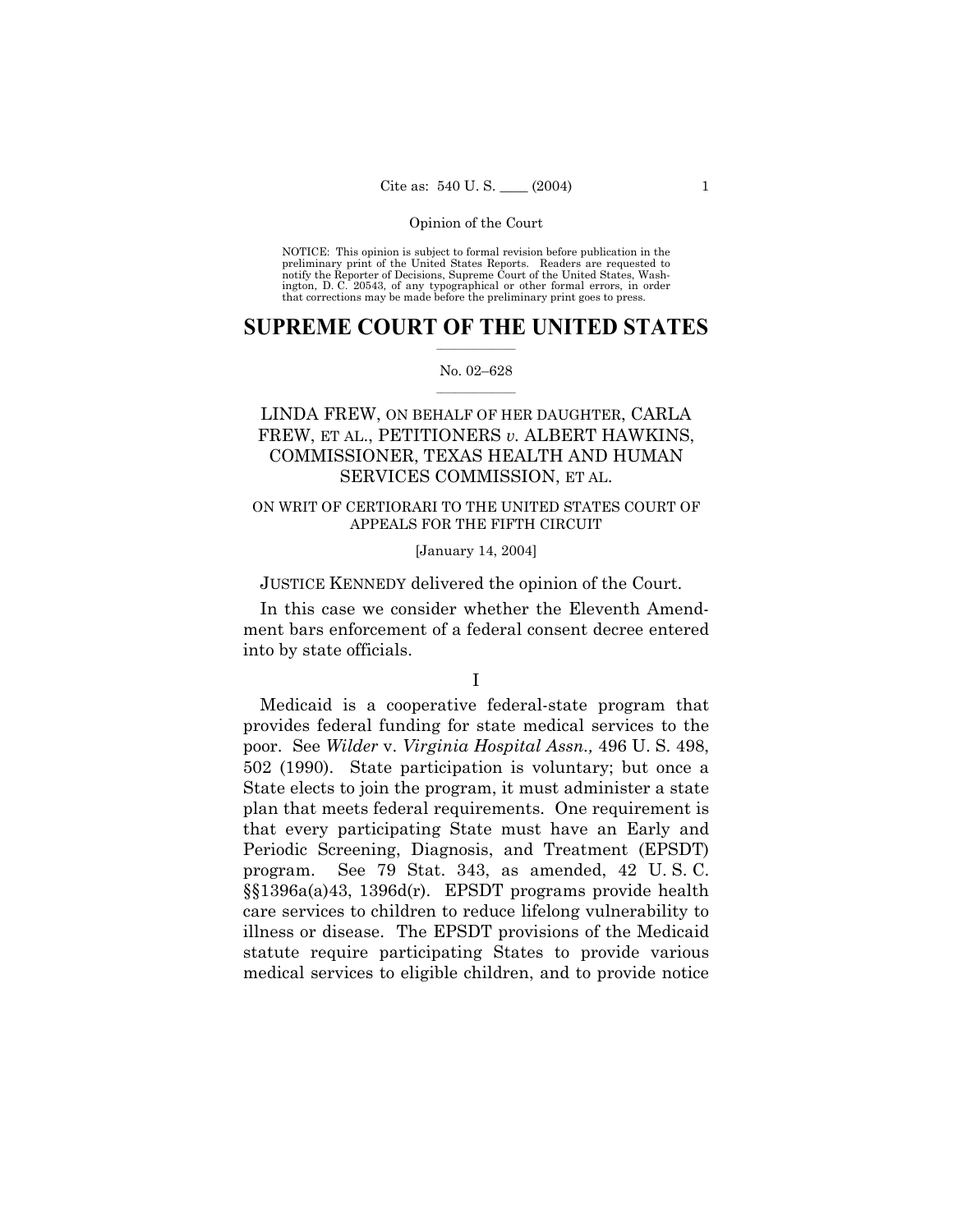of the services. See *ibid.*

The petitioners here are mothers of children eligible for EPSDT services in Texas. In 1993 they filed a civil action pursuant to Rev. Stat. ß1979, 42 U. S. C. ß1983, seeking injunctive relief against the Texas Department of Health and the Texas Health and Human Services Commission, as well as various officials at these agencies charged with implementing the Texas EPSDT program. The named officials included the Commissioners of the two agencies, the Texas State Medicaid Director, and certain employees at the Texas Department of Health. The individuals were sued in their official capacities and were represented throughout the litigation by the office of the Texas attorney general.

The petitioners alleged that the Texas program did not satisfy the requirements of federal law. They asserted that the Texas program did not ensure eligible children would receive health, dental, vision, and hearing screens; failed to meet annual participation goals; and gave eligible recipients inadequate notice of available services. The petitioners also claimed the program lacked proper case management and corrective procedures and did not provide uniform services throughout Texas.

After the suit was filed, the two Texas state agencies named in the suit moved to dismiss the claims against them on Eleventh Amendment grounds. The petitioners did not object, and in 1994 the District Court dismissed the state agencies as parties. The state officials remained in the suit, and the District Court certified a class consisting of children in Texas entitled to EPSDT services, a class of more than 1 million persons. Following extensive settlement negotiations, the petitioners and the state officials agreed to resolve the suit by entering into a consent decree. The District Court conducted a fairness hearing, approved the consent decree, and entered it in 1996.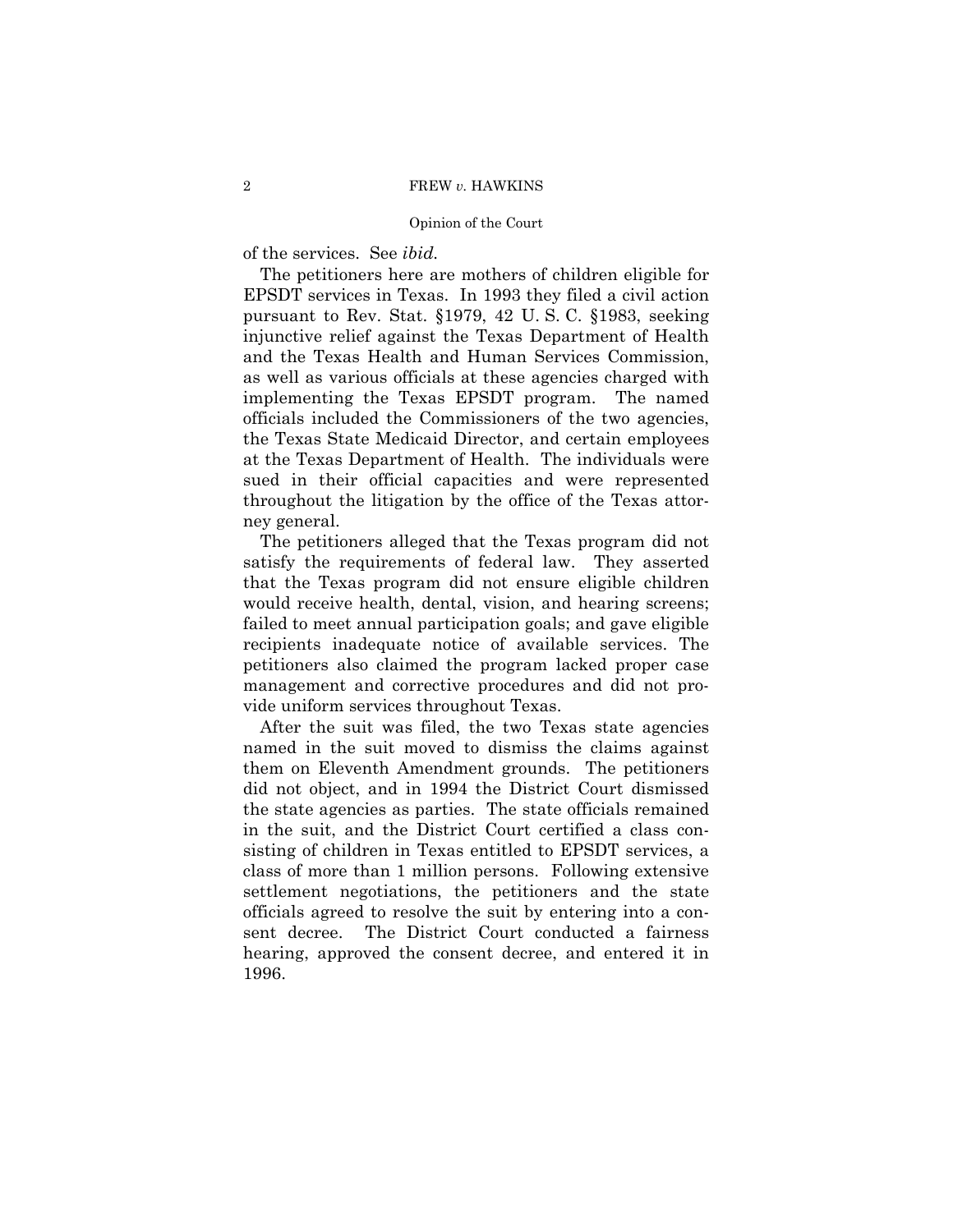Judicial enforcement of the 1996 consent decree is the subject of the present dispute. The decree is a detailed document about 80 pages long that orders a comprehensive plan for implementing the federal statute. In contrast with the brief and general mandate in the statute itself, the consent decree requires the state officials to implement many specific procedures. An example illustrates the nature of the difference. The EPSDT statute requires States to "providell" or arranglel for the provision of  $\dots$ screening services in all cases where they are requested," and also to arrange for "corrective treatment" in such cases. 42 U.S.C.  $\S$  $1396a(a)(43)(B)$ , (C). The consent decree implements the provision in part by directing the Texas Department of Health to staff and maintain toll-free telephone numbers for eligible recipients who seek assistance in scheduling and arranging appointments. Consent Decree  $\P$ [241–242, Lodging of Petitioners 63–64. According to the decree, the advisors at the toll-free numbers must furnish the name, address, and telephone numbers of one or more health care providers in the appropriate specialty in a convenient location, and they also must assist with transportation arrangements to and from appointments. *Id.*,  $\P$  $[243-245,$  Lodging of Petitioners 64. The advisers must inform recipients enrolled in managed care health plans that they are free to choose a primary care physician upon enrollment. *Id.,* ¶244, Lodging of Petitioners 64.

Two years after the consent decree was entered, the petitioners filed a motion to enforce it in the District Court. The state officials, it was alleged, had not complied with the decree in various respects. The officials denied the allegations and maintained that the Eleventh Amendment rendered the decree unenforceable even if they were in noncompliance. After an evidentiary hearing, the District Court issued a detailed opinion concluding that certain provisions of the consent decree had been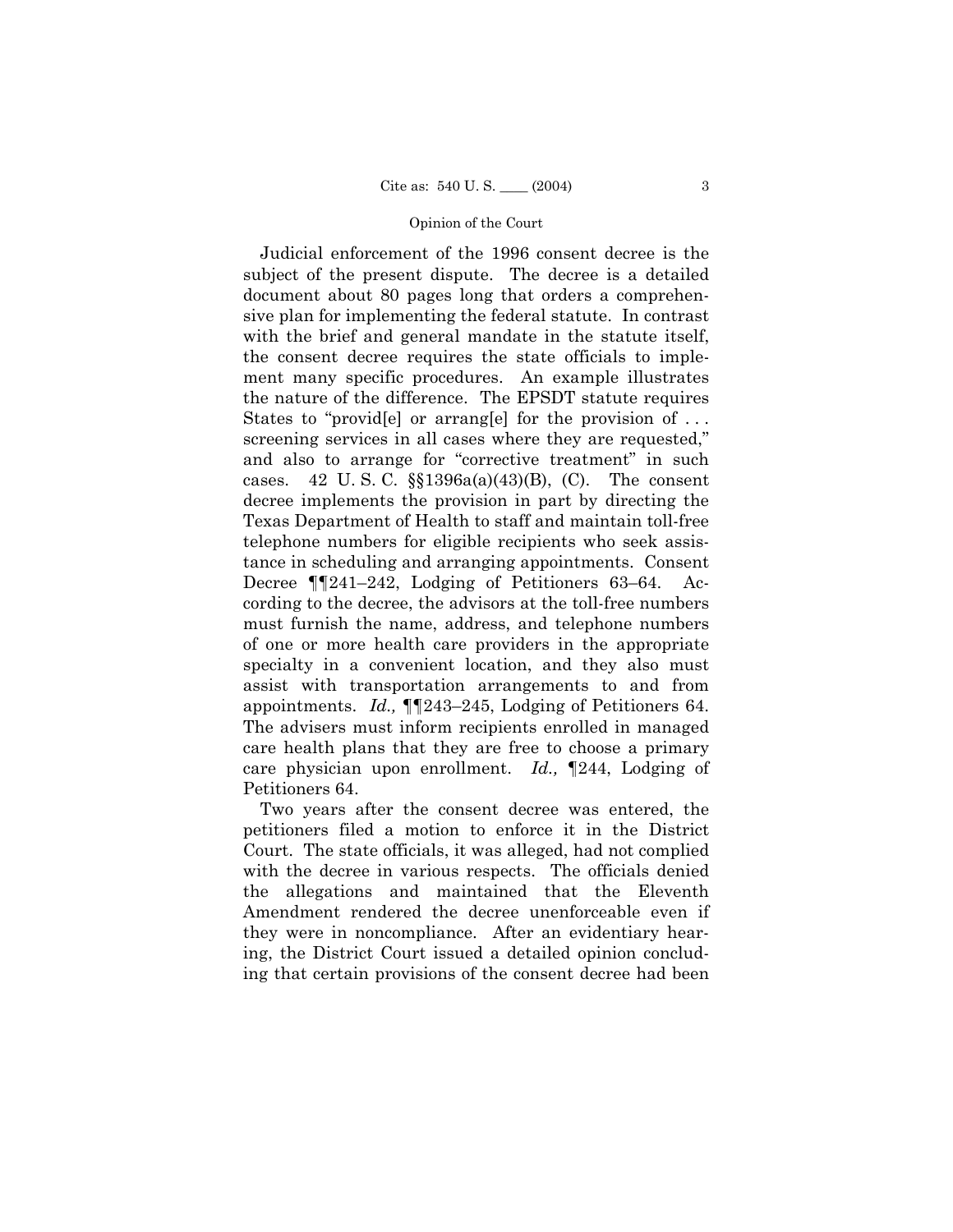violated. *Frew* v. *Gilbert*, 109 F. Supp. 2d 579 (ED Tex. 2000). The District Court rejected the Eleventh Amendment argument, *id.*, at 660–678, and directed the parties to submit proposals outlining possible remedies for the violations.

The state officials filed an interlocutory appeal, and the Court of Appeals for the Fifth Circuit reversed. The Court of Appeals held that the Eleventh Amendment prevented enforcement of the decree unless the violation of the consent decree was also a statutory violation of the Medicaid Act that imposed a clear and binding obligation on the State. *Frazar* v. *Gilbert*, 300 F. 3d 530, 543 (CA5 2002). The Court of Appeals assessed the violations identified by the District Court and concluded that none provided a valid basis for enforcement. Regardless of whether the EPSDT program complied with the detailed consent decree, the Court of Appeals reasoned, the program was good enough to comply with the general mandates of federal law. The Court of Appeals concluded that because the petitioners had not established a violation of federal law, the District Court lacked jurisdiction to remedy the consent decree violations. *Id.*, at 546-551.

Other Circuits have reached a contrary result, holding that the Eleventh Amendment does not bar enforcement of consent decrees in like circumstances. See, *e.g., Kozlowski* v. *Coughlin*, 871 F. 2d 241, 244 (CA2 1989); *Wisconsin Hospital Assn.* v. *Reivitz*, 820 F. 2d 863, 868 (CA7 1987). We granted certiorari to resolve the conflict among the Courts of Appeals. 538 U. S. 905 (2003).

## II

The petitioners advance two reasons why the consent decree can be enforced without violating the Eleventh Amendment. First, they argue the State waived its Eleventh Amendment immunity in the course of litigation. Second, they contend that enforcement is permitted under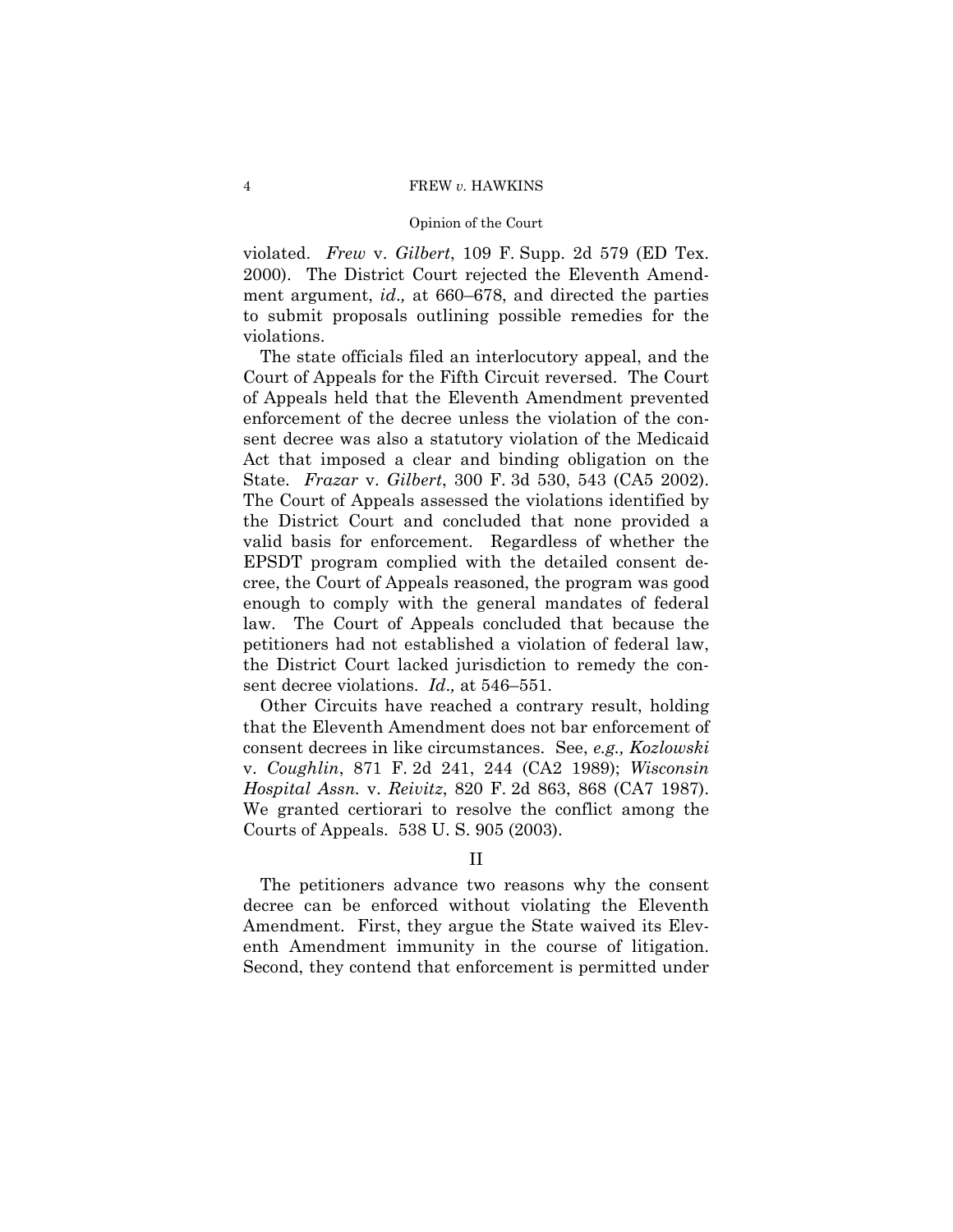the principles of *Ex parte Young,* 209 U. S. 123 (1908). We agree that the decree is enforceable under *Ex parte Young*, and so we do not address the waiver argument.

This case involves the intersection of two areas of federal law: the reach of the Eleventh Amendment and the rules governing consent decrees. The Eleventh Amendment confirms the sovereign status of the States by shielding them from suits by individuals absent their consent. *Seminole Tribe of Fla.* v. *Florida,* 517 U. S. 44, 54 (1996). To ensure the enforcement of federal law, however, the Eleventh Amendment permits suits for prospective injunctive relief against state officials acting in violation of federal law. *Ex parte Young, supra.* This standard allows courts to order prospective relief see *Edelman* v. *Jordan,* 415 U. S. 651 (1974); *Milliken* v. *Bradley,* 433 U. S. 267 (1977), as well as measures ancillary to appropriate prospective relief, *Green* v. *Mansour,* 474 U. S. 64, 71–73 (1985). Federal courts may not award retrospective relief, for instance money damages or its equivalent, if the State invokes its immunity. *Edelman, supra*, at 668.

 Consent decrees have elements of both contracts and judicial decrees. *Firefighters* v. *Cleveland,* 478 U. S. 501, 519 (1986). A consent decree "embodies an agreement of the parties" and is also "an agreement that the parties desire and expect will be reflected in, and be enforceable as, a judicial decree that is subject to the rules generally applicable to other judgments and decrees." Rufo v. In*mates of Suffolk County Jail,* 502 U. S. 367, 378 (1992). Consent decrees entered in federal court must be directed to protecting federal interests. In *Firefighters*, we observed that a federal consent decree must spring from, and serve to resolve, a dispute within the court's subjectmatter jurisdiction; must come within the general scope of the case made by the pleadings; and must further the objectives of the law upon which the complaint was based. 478 U. S., at 525.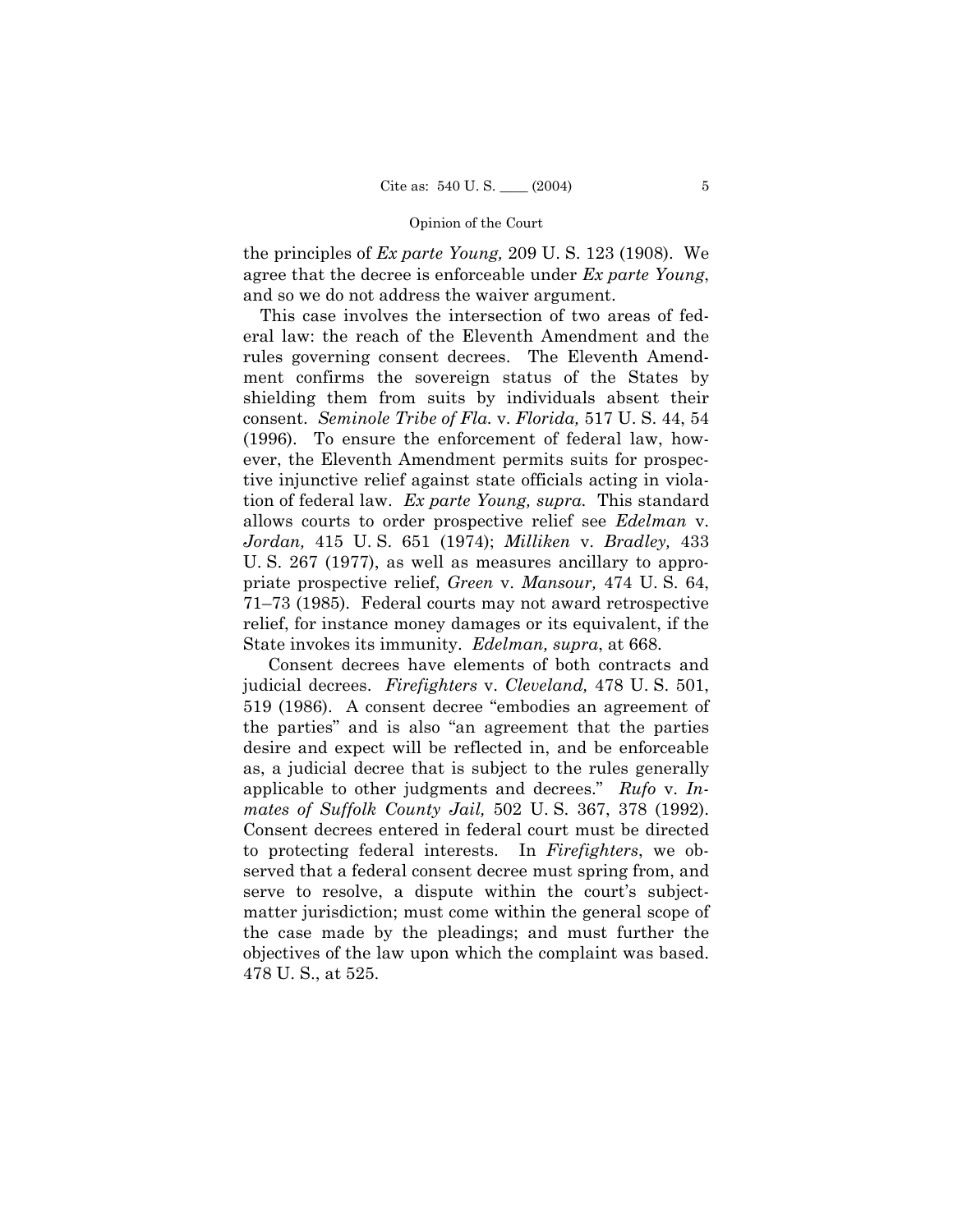## 6 FREW *v.* HAWKINS

### Opinion of the Court

This brings us to the intersection of the principles governing consent decrees and the Eleventh Amendment. As we understand their argument, the state officials do not contend that the terms of the decree were impermissible under *Ex parte Young*. Nor do they contend that the consent decree failed to comply with *Firefighters*. The officials challenge only the enforcement of the decree, not its entry. They argue that the Eleventh Amendment narrows the circumstances in which courts can enforce federal consent decrees involving state officials.

The theory advanced by the state officials is similar to the one accepted by the Court of Appeals. The officials reason that *Ex parte Young* creates a narrow exception to the general rule of Eleventh Amendment immunity from suit. Consent decrees involving state representatives threaten to broaden this exception, they contend, because decrees allow state officials to bind state governments to significantly more commitments than what federal law requires. Brief for Respondents  $9-22$ . Permitting the enforcement of a broad consent decree would give courts jurisdiction over not just federal law, but also everything else that officials agreed to when they entered into the consent decree. A State in full compliance with federal law could remain subject to federal court oversight through a course of judicial proceedings brought to enforce the consent decree. To avoid circumventing Eleventh Amendment protections, the officials argue, a federal court should not enforce a consent decree arising from an *Ex parte Young* suit unless the court first identifies, at the enforcement stage, a violation of federal law such as the EPSDT statute itself. Brief for Respondents  $9-22$ .

We disagree with this view of the Eleventh Amendment. The decree is a federal court order that springs from a federal dispute and furthers the objectives of federal law. See *Firefighters, supra,* at 525. The decree states that it creates "a mandatory, enforceable obligation." Consent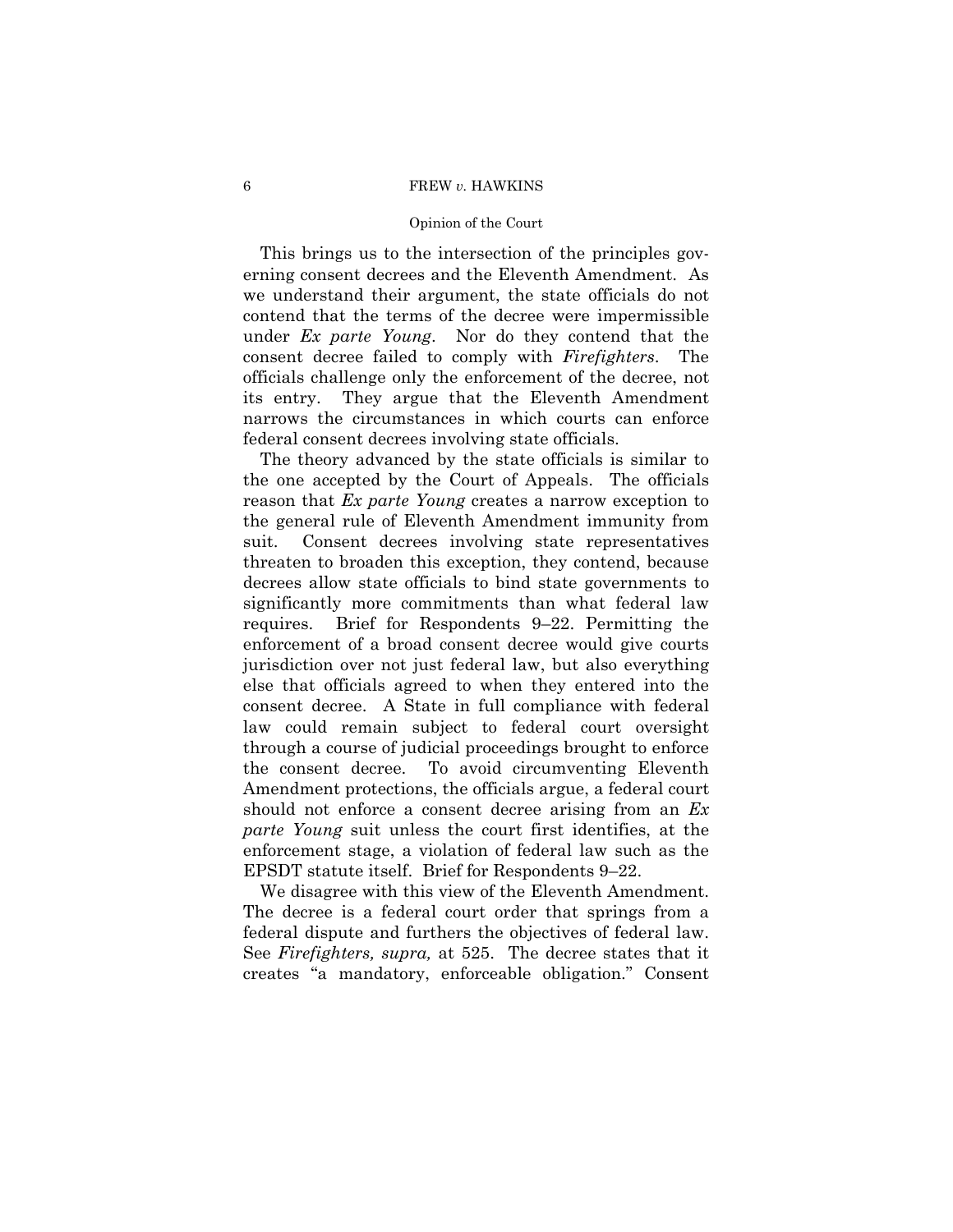Decree ¶302, Lodging of Petitioners 76. In light of the State's assertion of its Eleventh Amendment immunity, the state officials lacked the authority to agree to remedies beyond the scope of *Ex parte Young* absent a waiver, as the petitioners concede. Tr. of Oral Arg. 12. We can assume, moreover, that the state officials could not enter into a consent decree failing to satisfy the general requirements of consent decrees outlined in *Firefighters*. The petitioners' motion to enforce, however, sought enforcement of a remedy consistent with *Ex parte Young* and *Firefighters*, a remedy the state officials themselves had accepted when they asked the District Court to approve the decree. Enforcing the agreement does not violate the Eleventh Amendment.

The theory advanced by the state officials relies heavily on our decision in *Pennhurst State School and Hospital* v. *Halderman,* 465 U. S. 89 (1984). *Pennhurst* is distinguishable. In that case we found the rationale of *Ex parte Young* inapplicable to suits brought against state officials alleging violations of state law. *Id.,* at 106. Jurisdiction was improper because "[a] federal court's grant of relief against state officials on the basis of state law, whether prospective or retroactive, does not vindicate the supreme authority of federal law." *Ibid*. Here, by contrast, the order to be enforced is a federal decree entered to implement a federal statute. The decree does implement the Medicaid statute in a highly detailed way, requiring the state officials to take some steps that the statute does not specifically require. The same could be said, however, of any effort to implement the general EPSDT statute in a particular way. The decree reflects a choice among various ways that a State could implement the Medicaid Act. As a result, enforcing the decree vindicates an agreement that the state officials reached to comply with federal law.

*Hutto* v. *Finney*, 437 U. S. 678 (1978), is instructive on this point. In *Finney*, the Court upheld a District Court's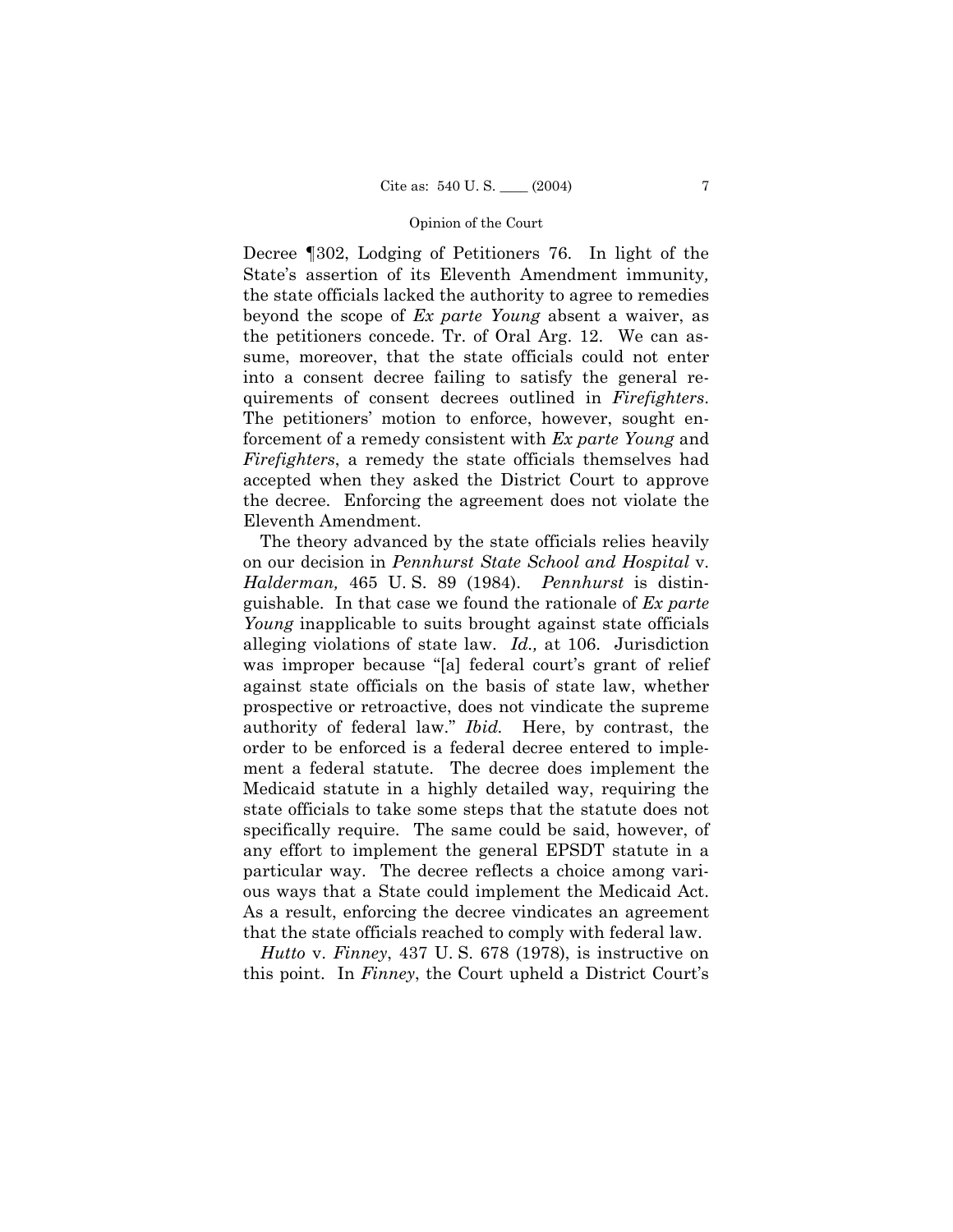### 8 FREW *v.* HAWKINS

### Opinion of the Court

award of attorneyís fees designed to encourage state compliance with an existing court order. State prisoners had sued state prison officials claiming that the conditions of their confinement violated the Eighth Amendment, and the District Court had ordered the officials to improve prison conditions. When the officials refused to comply in good faith with the order, the District Court awarded attorneyís fees to the prisonersí lawyers to be paid from the state treasury. *Id.,* at 685. The state officials objected, arguing that the relief was not valid under the Eleventh Amendment because it exceeded the scope of *Ex parte Young*. The Court rejected this argument:

ìIn exercising their prospective powers under *Ex parte Young* and *Edelman* v. *Jordan*, federal courts are not reduced to issuing injunctions against state officers and hoping for compliance. Once issued, an injunction may be enforced. . . . If a state agency refuses to adhere to a court order, a financial penalty may be the most effective means of insuring compliance. The principles of federalism that inform Eleventh Amendment doctrine surely do not require federal courts to enforce their decrees only by sending high state officials to jail. The less intrusive power to impose a fine is properly treated as ancillary to the federal court's power to impose injunctive relief." 437 U. S., at 690–691.

The award of attorney's fees "vindicated the District Court's authority over a recalcitrant litigant," the Court continued. "We see no reason to distinguish this award from any other penalty imposed to enforce a prospective injunction.<sup>*n*</sup> *Id.*, at 691–692.

While *Finney* is somewhat different from the present case in that it involved the scope of remedies for violation of a prior order rather than the antecedent question whether remedies are permitted in the first instance, a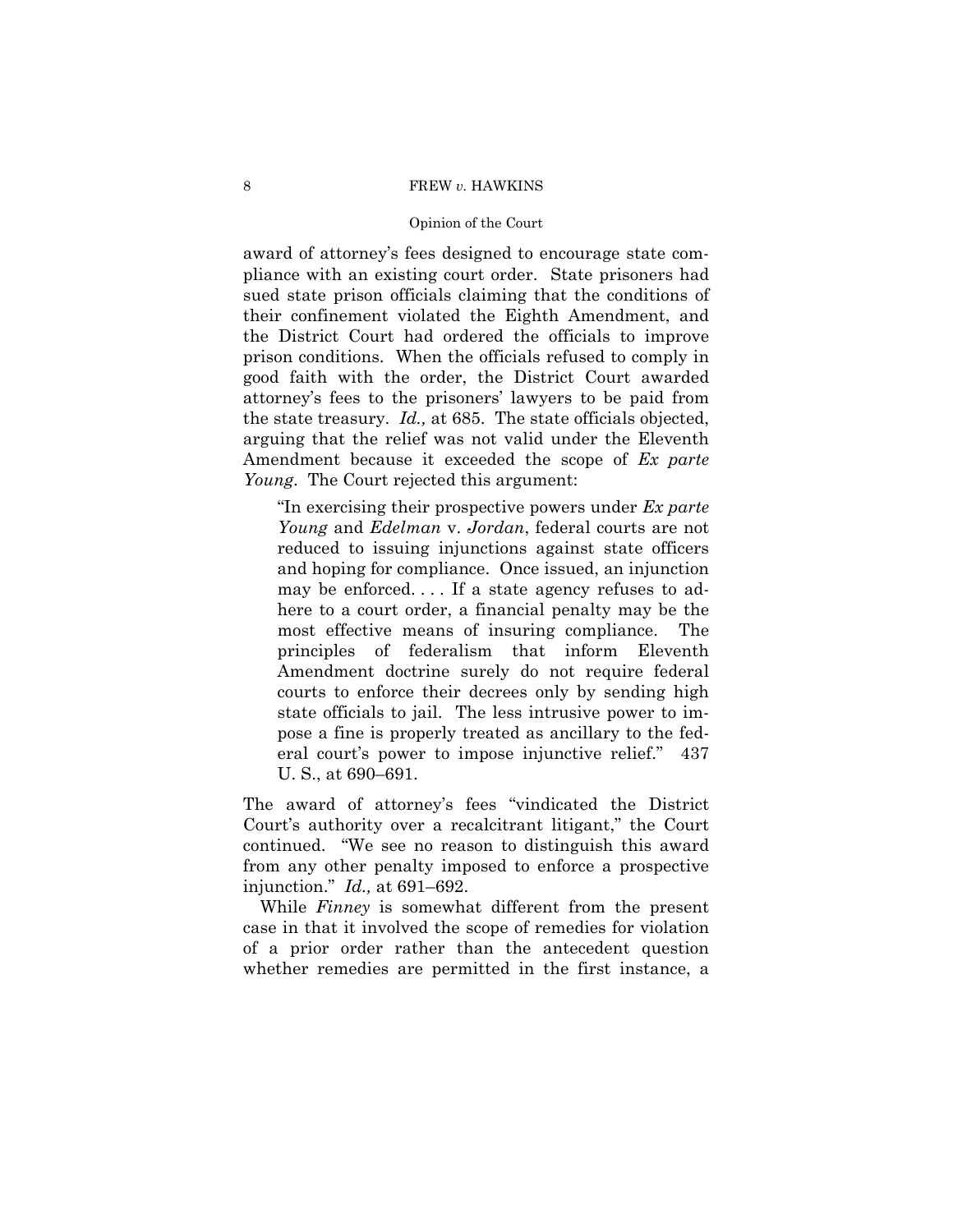similar principle applies. Federal courts are not reduced to approving consent decrees and hoping for compliance. Once entered, a consent decree may be enforced.

## III

The state officials warn that enforcement of consent decrees can undermine the sovereign interests and accountability of state governments. Brief for Respondents 23–32. The attorneys general of 19 States assert similar arguments as *amici curiae.* Brief for Utah et al. as *Amici Curiae*. The concerns they express are legitimate ones. If not limited to reasonable and necessary implementations of federal law, remedies outlined in consent decrees involving state officeholders may improperly deprive future officials of their designated legislative and executive powers. They may also lead to federal court oversight of state programs for long periods of time even absent an ongoing violation of federal law.

When a federal court has entered a consent decree under *Ex parte Young*, the law's primary response to these concerns has its source not in the Eleventh Amendment but in the court's equitable powers and the direction given by the Federal Rules of Civil Procedure. In particular, Rule  $60(b)(5)$  allows a party to move for relief if "it is no longer equitable that the judgment should have prospective application.î The Rule encompasses the traditional power of a court of equity to modify its decree in light of changed circumstances. In *Rufo* v. *Inmates of Suffolk County Jail,* 502 U. S. 367 (1992), the Court explored the application of the Rule to consent decrees involving institutional reform. The Court noted that district courts should apply a "flexible standard" to the modification of consent decrees when a significant change in facts or law warrants their amendment. *Id.,* at 393. See also *Philadelphia Welfare Rights Org.* v. *Shapp*, 602 F. 2d 1114 (CA3 1979) (modifying consent decree implementing Pennsylva-